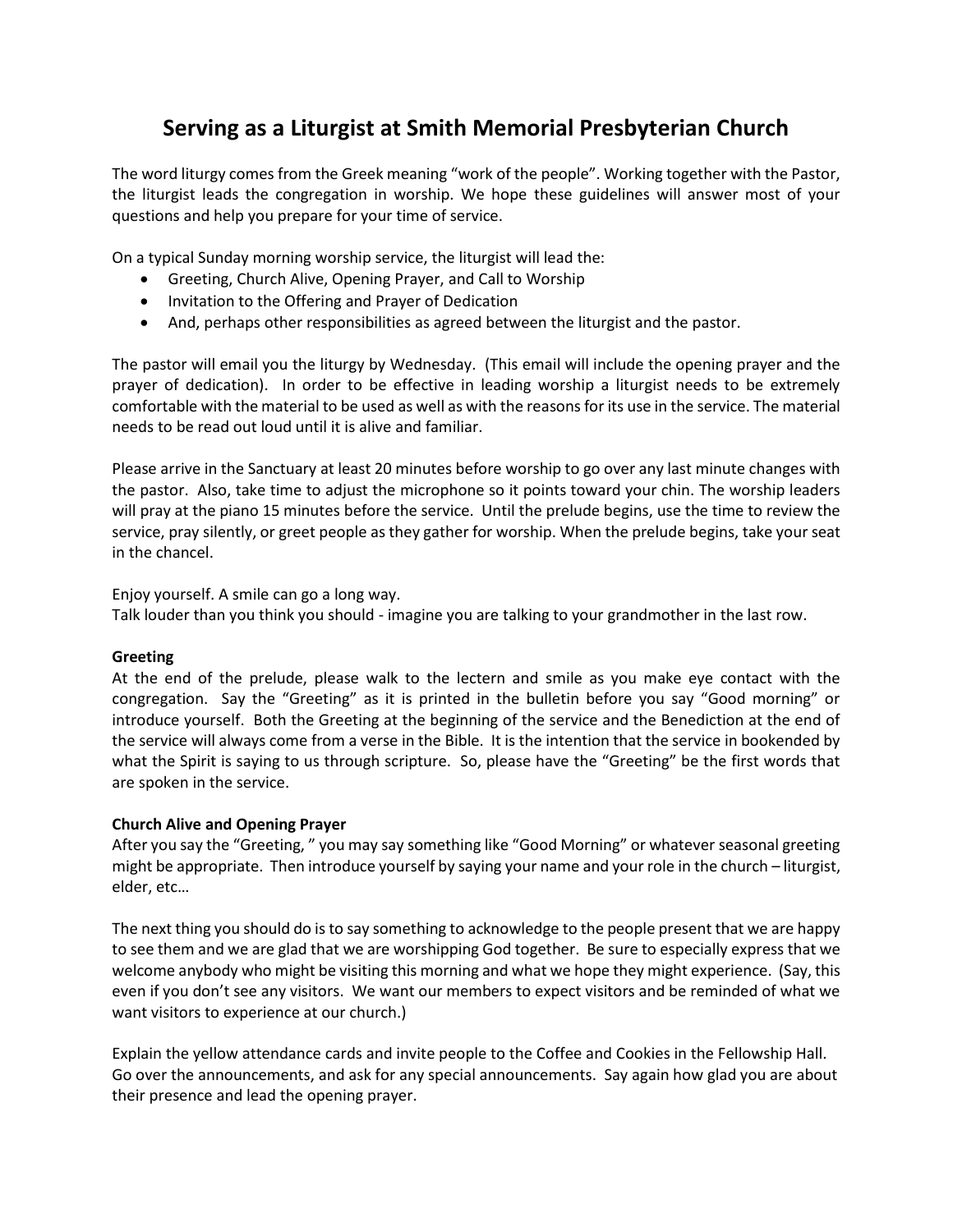## **Example** *(if you like, you may use this word for word or adapt it to your personality)*

This is the day the Lord has made! *Let us rejoice be glad in it!* (use Greeting printed in bulletin)

Good morning! My name is \_\_\_\_\_\_\_\_\_\_\_\_\_\_ and I am one of the members here who will be helping with the service. Welcome to Smith Memorial Presbyterian Church! We are glad you have chosen to worship with us! We especially welcome any visitors today. Whether you are seeking a church home, looking for spiritual guidance, or just passing through, you are our honored guest and we hope that you feel the love of God through the ministries of our church.

If you have not done so already, we invite you to indicate your presence by filling out one of the yellow cards inserted in your bulletin. You may place these cards in the offering plate later in the service.

After worship, everyone is invited for a time for coffee and cookies in the Fellowship Hall. This is a great way to get to know some of the other people here in worship. So, we hope to meet you in the fellowship hall after worship.

Please read over the announcements in your bulletin. At this time, I would like to invite anyone to share any special announcements…

Once again, we are so glad to have you worship with us! Let us begin in prayer.

Let us pray… *(Read the opening prayer)*

*(Wait for acolyte to light the candles)* Now, let us stand, as you are able, for the "Call to Worship."

## **Call to Worship**

The Call to Worship should be lively and joyous. Your voice and facial expressions will set the tone for the congregation's worship experience. In a responsive reading, speak the leader's part with conviction and also speak the congregation's part in a more subdued tone.

### **Hymns**

Out of respect for any guests who might be new to our worship service, it is helpful to announce the Hymn # and names of any songs that will be sung. (Check with Randy on who will do this.)

Once you have completed the first section you may return to your seat or sit with your family/friends in the congregation.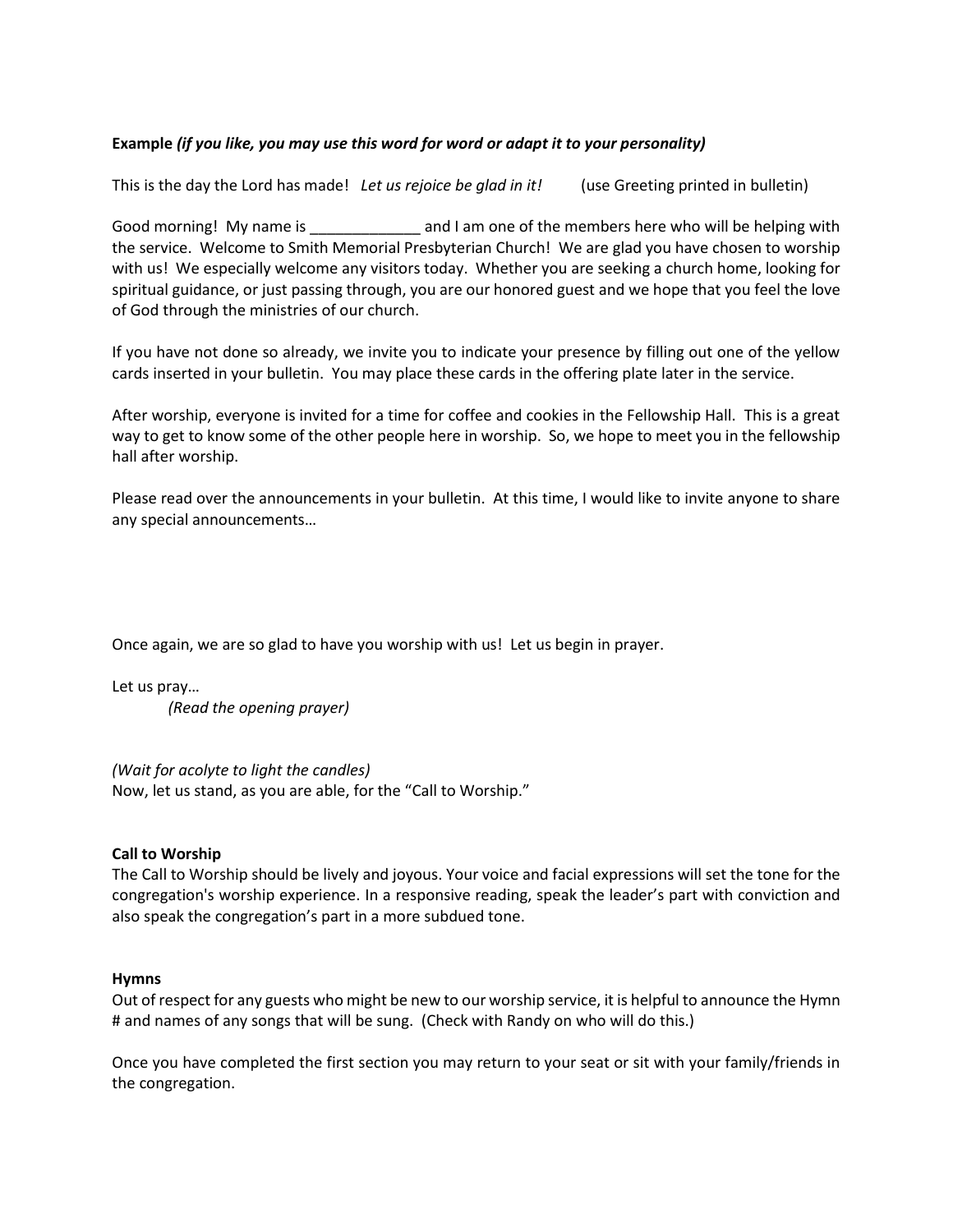### **Invitation to the Offering**

Consider the theme of the service and introduce the offering by either the scripture verses below or by saying something personal in a way that people can connect. Feel free to share what the love of God and/or this church means to you. Feel free to talk about the importance of one of the ministries of our church. Feel free to connect with something from the sermon. Or feel free to share a short story about generosity. You can be serious, but you can also be humorous. Put in some thought about how you might encourage people to give with gratitude and joy. The more personal the better. And, the shorter the better. (Sometimes there might be a special offering or minute for mission which could take longer.) Again, feel free to introduce the offering with some personal words or just quote a passage from scripture.

*2 Corinthians 9:7-8 states: "Each of you must give as you have made up your mind, not reluctantly or under compulsion, for God loves a cheerful giver." Let us now share in our offering.*

*Psalm 103:2 states: "Bless the LORD, O my soul, and do not forget all his benefits." Let us now share in our offering.*

*In Matthew 5:16, Jesus said: ""Let your light shine before others, so that they may see your good works and give glory to your Father in heaven." Let us now share in our offering.*

*Let us remember the words of the Lord Jesus as recorded in Acts 20:35 – "It is more blessed to give than to receive." Let us now share in our offering.*

*Proverbs 3:5-6 says "Trust in the Lord with all your heart, and do not rely on your own insight. In all your ways acknowledge him, and he will make straight your paths." Let us now share in our offering.*

*Proverbs 3:9 states: "Honor the LORD with your substance and with the first fruits of all your produce." Let us now share in our offering.*

*Psalm 23 states: "The Lord is my shepherd, I shall not want." Let us now share in our offering.*

*In Luke 12:48, Jesus said: "From everyone to whom much has been given, much will be required; and from the one to whom much has been entrusted, even more will be demanded." Let us now share in our offering.*

*In Matthew 6:21, Jesus said "For where your treasure is, there your heart will be also." Let us now share in our offering.* 

*In Romans 12:1, Paul said, "I appeal to you therefore, brothers and sisters, by the mercies of God, to present your bodies as a living sacrifice, holy and acceptable to God, which is your spiritual worship." Let us now share in our offering.*

*Hebrews 13:15-16 states: "Let us continually offer a sacrifice of praise to God, that is, the fruit of lips that confess his name. Do not neglect to do good and to share what you have, for such sacrifices are pleasing to God." Let us now share in our offering.*

*1 Peter 4:10-11 states "Like good stewards of the manifold grace of God, serve one another with whatever gift each of you has received." Let us now share in our offering.*